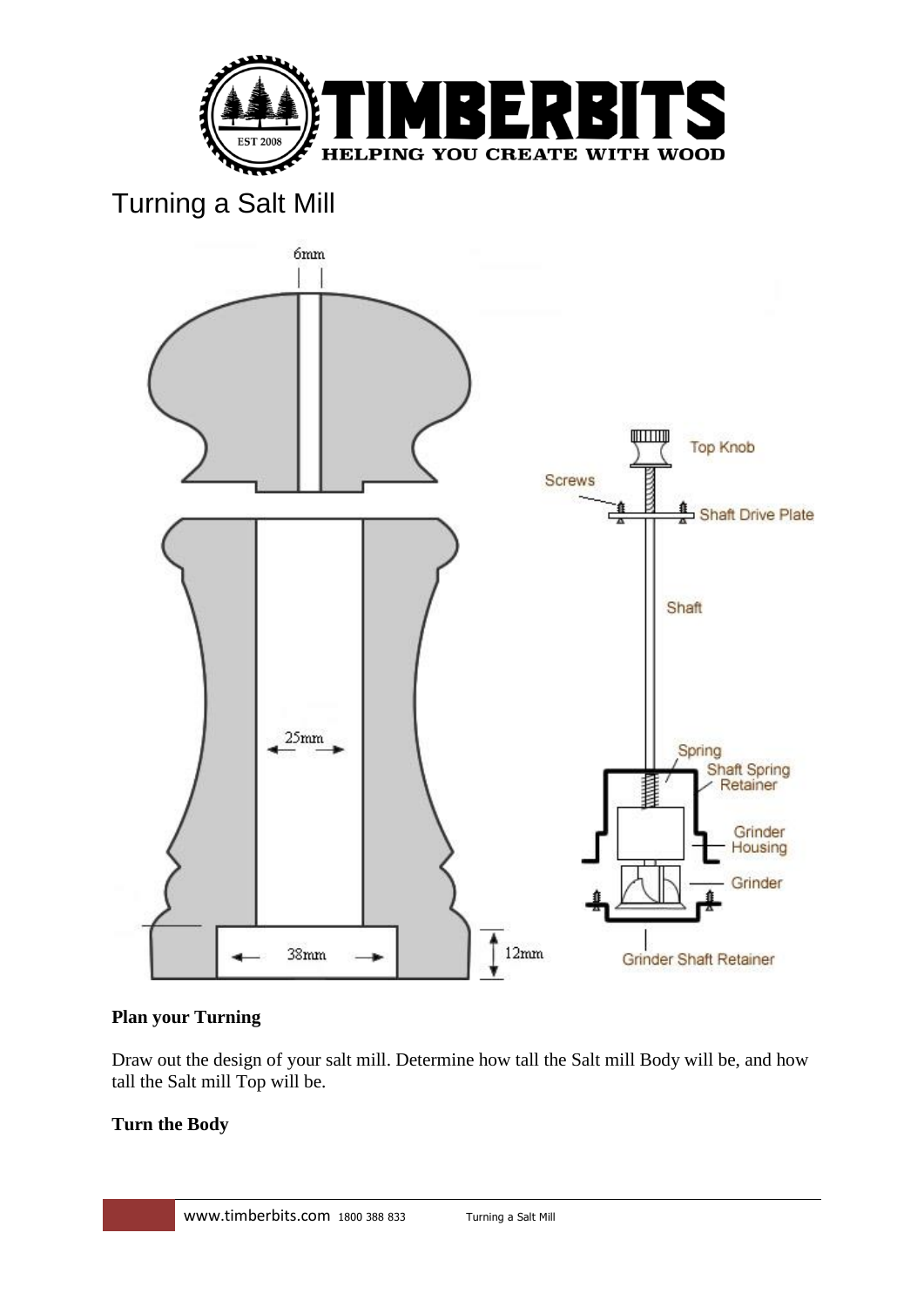

Select a square blank that is 20mm longer than the Salt mill Body and 10mm wider than the diameter of your Salt mill Body. Mount the blank on your lathe and rough turn to a cylinder. Remove the blank from the lathe and drill the 38mm diameter hole12mm deep in the bottom of the salt mill. Without moving the salt mill from your drill press drill the 25mm hole halfway through the body. Flip the salt mill over and continue drilling the 25mm hole from the other side until both holes meet.

## **Turn the Top**

Select a square blank that is 20mm longer than the salt mill Top and 10mm wider than the diameter of your salt mill Top. Mount your blank on the lathe and rough turn to cylinder. Turn a tenon on the bottom that is 6 long and just shy of 25mm in diameter. To size it properly, it should fit snugly in the 25mm hole in the salt mill Body. Also turn a tenon on the top of the salt mill Top that is 25mm in diameter. Remove the Salt mill Top from the lathe and drill the 6mm hole through the center.

#### **Finish the Salt mill**

Press fit the Salt mill Top into the Salt mill Body and remount the whole salt mill on the lathe using jam chucks or a 3 or 4 jaw chuck. Turn the salt mill to final shape and sand. The 25mm tenon should still be on the top of the Salt mill Top. Remove the Salt mill Body from the Top. Turn the 25mm tenon down slightly so that it still fits snugly into the 25mm hole in the Salt mill Body but is not sloppy. It shouldn't be smaller than 25mm in diameter. The Salt mill Body should be able to rotate freely on the tenon. Remove the Salt mill Top from the lathe and remount so that you can finish the top of it. Finish turning and final sand. Remove the top from the lathe and apply your finish to the salt mill.

#### **Installing the mechanism**

Slide the Grinder, Grinder Housing, Spring, and Shaft Spring Retainer over the Shaft. Slide this up through the bottom of the body of the salt mill so that the flanges of the Shaft Spring Retainer catch the lip of the 38mm hole. The Grinder should be fitting inside the Grinder Housing and the Grinder Housing should fit snugly in the 38mm hole.

Mark with an awl the location of the screw holes in the bottom of the Shaft Spring Retainer. Slide the retainer out of the way and drill the holes for the screws. Line up the holes of the Shaft Spring Retainer and the Grinder Shaft Retainer with the screw holes and use 2 screws to secure the grinder body.

Next, prepare the Salt mill Top by centering the Shaft Drive Plate over the tenon and the 6mm hole. Mark the screw holes, drill the holes, and screw the Shaft Drive Plate onto the bottom of the Salt mill Top.

Slide the Salt mill Top over the Shaft. The tenon should fit into the 38mm hole. It shouldn't fit so tightly that the Salt mill Top can't be turned, but it also should fit so loose that the Salt mill Top can wobble. Screw the Top Knob onto the shaft. You should be able to tighten and